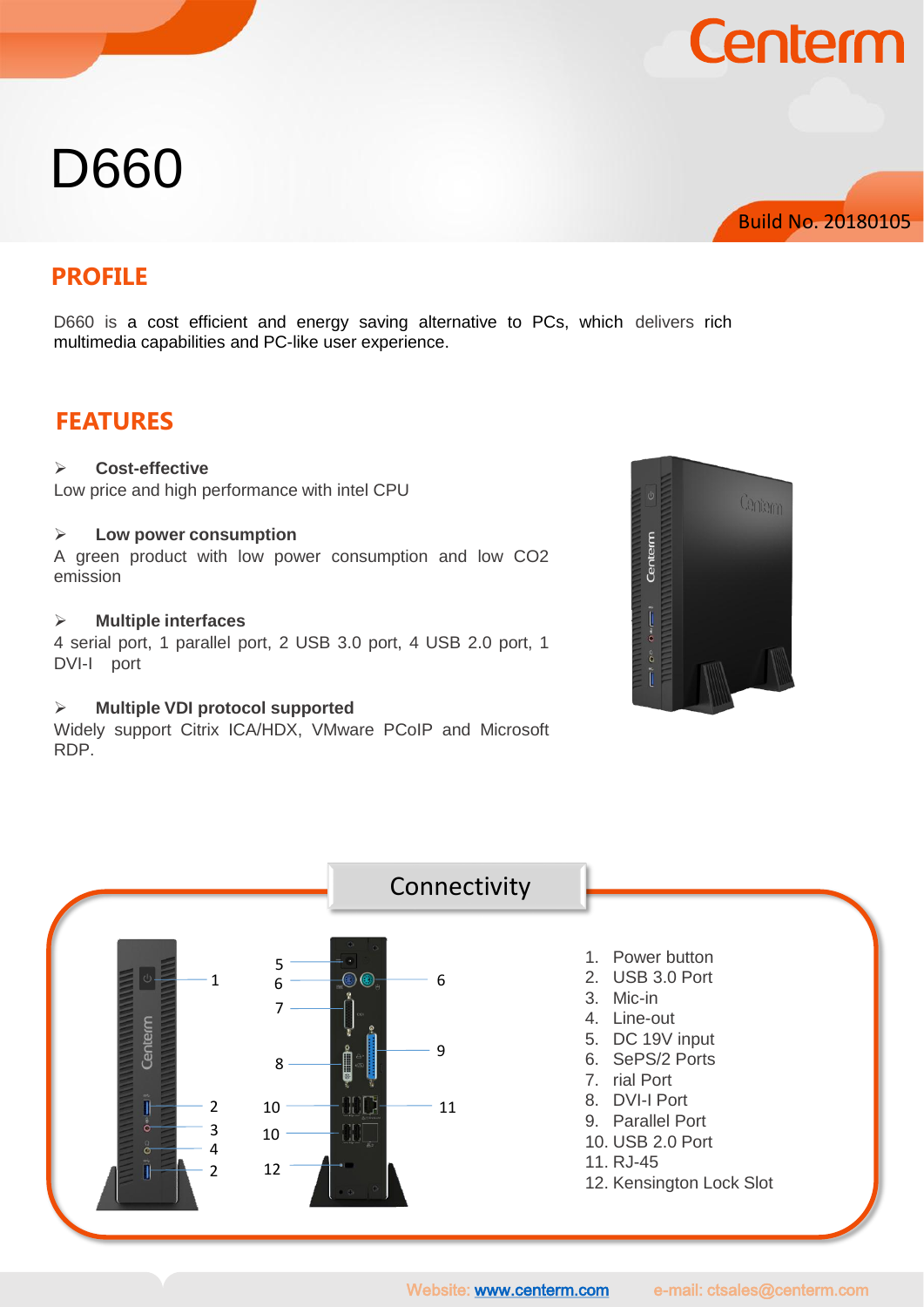## **Centerm**

## **SPECIFICATION**

### Standard Configuration

| <b>SYSTEM</b>                     |                                                            |
|-----------------------------------|------------------------------------------------------------|
| Processor                         | Intel i3-4170 dual core 3.7GHz                             |
| <b>Available Operating System</b> | WES7 / WES8 / Win 10 IOT                                   |
| <b>VDI/HSD Support</b>            | Citrix Receiver / VMware View Client / Microsoft RDP 8     |
| Management                        | <b>CDMS</b>                                                |
| <b>MEMORY</b>                     |                                                            |
| RAM (DDR3)                        | 4GB                                                        |
| Storage (Hard Disk)               | 500GB                                                      |
| <b>DISPLAY</b>                    |                                                            |
| <b>DVI</b>                        | x 1 (VGA Convertor included)                               |
| Resolution                        | 1920x1200 (DVI), 3840 X2160(DVI to HDMI)                   |
| Color Depth                       | 32 bits                                                    |
| <b>NETWORK</b>                    |                                                            |
| LAN                               | x1 (10/100/1000 Base-T Fast Ethernet, RJ-45)               |
| <b>I/O PERIPHERAL INTERFACE</b>   |                                                            |
| <b>USB 2.0</b>                    | $x 4$ (rear)                                               |
| <b>USB 3.0</b>                    | $x 2$ (front)                                              |
| <b>Serial Port</b>                | x 1 (extensible to 4 via cable)                            |
| Parallel port                     | x <sub>1</sub>                                             |
| PS/2                              | x <sub>2</sub>                                             |
| <b>AUDIO</b>                      |                                                            |
| Ports                             | Line-out x 1, Mic-in x 1                                   |
| <b>DIMENSION</b>                  |                                                            |
| Device (including the stand)      | 206mm x 83mm x 223mm                                       |
| Packaging                         | 483mm x 286mm x 115mm                                      |
| Net Weight                        | 1.54 kg                                                    |
| <b>POWER</b>                      |                                                            |
| Adapter                           | Worldwide auto-sensing 100-240V AC, 50/60 Hz, 19V/4.74A DC |
| Power Consumption                 | Desktop mode: 15.276w, Full-load mode: 37.316w             |
| <b>MOUNTING</b>                   |                                                            |
| Stand                             | Vertical feet stand                                        |
| Kensington Lock                   | Built-in Kensington lock slot                              |
| <b>ENVIRONMENT</b>                |                                                            |
| Cooling                           | Fan convection                                             |
| <b>Operation Temperature</b>      | 0°C to 40°C                                                |
| <b>Relative Humidity</b>          | 30% to 90% non-condensing                                  |

© 2018 Fujian Centerm Co., LTD. The information contained herein is subject to change without notice. Centerm shall not be liable for technical or editorial errors or omissions contained herein.

Website: [www.centerm.com](http://www.centerm.com/) e-mail: ctsales@centerm.com